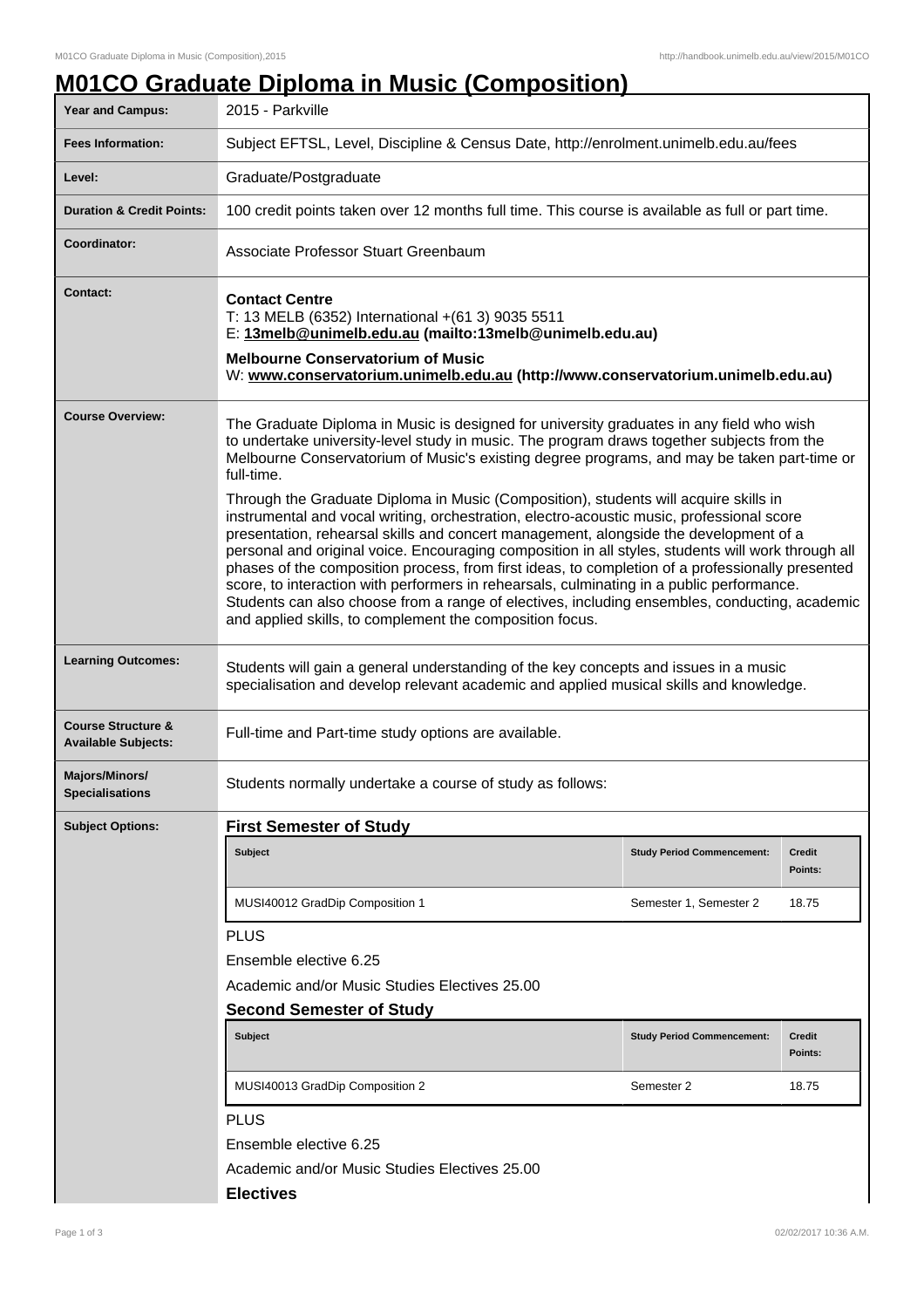|                                                   | Click here (//view/current/%21M01PM-SPC%2B1002) to view Ensemble (or Applied Skills),<br>Academic and Music Studies Electives.<br>Students should seek to take (or have previously taken an equivalent of) as many of the<br>following advised electives as allowable before freely selecting from other options:<br># Electro-Acoustic Music<br>Orchestration<br>#<br># Music Language 3: Modern Directions<br># Conducting                                                                                                                                                                                                                                                                         |
|---------------------------------------------------|------------------------------------------------------------------------------------------------------------------------------------------------------------------------------------------------------------------------------------------------------------------------------------------------------------------------------------------------------------------------------------------------------------------------------------------------------------------------------------------------------------------------------------------------------------------------------------------------------------------------------------------------------------------------------------------------------|
| <b>Entry Requirements:</b>                        | This program is designed for graduates of undergraduate degrees in disciplines other than<br>music.<br>1. The Selection Committee will evaluate the applicant's ability to pursue successfully the<br>course using the following criterion -                                                                                                                                                                                                                                                                                                                                                                                                                                                         |
|                                                   | $_{\text{\#}}$ an undergraduate degree or equivalent at a pass level with an average of H2B (70%) in the<br>major; or<br>$*$ at least five years of documented professional experience relevant to the specialisation.                                                                                                                                                                                                                                                                                                                                                                                                                                                                               |
|                                                   | 2. Selection into the Composition specialisation will be subject to successful assessment of a<br>composition folio.<br>3. The Selection Committee may conduct interviews, or may call for written work, referee<br>reports, or employer references to elucidate any of the above.                                                                                                                                                                                                                                                                                                                                                                                                                   |
|                                                   | <b>Application Procedure</b>                                                                                                                                                                                                                                                                                                                                                                                                                                                                                                                                                                                                                                                                         |
|                                                   | Detailed information is available via www.conservatorium.unimelb.edu.au/graddipmus<br>(http://www.conservatorium.unimelb.edu.au/graddipmus)                                                                                                                                                                                                                                                                                                                                                                                                                                                                                                                                                          |
|                                                   | <b>Composition Folio</b>                                                                                                                                                                                                                                                                                                                                                                                                                                                                                                                                                                                                                                                                             |
|                                                   | Applicants must submit a folio of two or three original works only with at least one notated,<br>bound score and at least one work written in the last two years. Recordings of MIDI versions<br>are acceptable however it is advisable to submit at least one example of a live or studio<br>performance. All recordings, including electro-acoustic works, should be submitted on CD                                                                                                                                                                                                                                                                                                               |
| <b>Core Participation</b><br><b>Requirements:</b> | It is University policy to take all reasonable steps to minimise the impact of disability upon<br>academic study, and reasonable adjustments will be made to enhance a student's participation<br>in the University's programs. Students who feel their disability will impact on meeting the<br>requirements of this course are encouraged to discuss this matter with a Faculty Student<br>Adviser and the Disability Liaison Unit.                                                                                                                                                                                                                                                                |
| <b>Further Study:</b>                             | The Melbourne Conservatorium of Music offers a wide range of study options including:                                                                                                                                                                                                                                                                                                                                                                                                                                                                                                                                                                                                                |
|                                                   | Graduate Research programs:                                                                                                                                                                                                                                                                                                                                                                                                                                                                                                                                                                                                                                                                          |
|                                                   | $#$ Master of Music - specialisations available in Performance, Conducting, Composition,<br>Musicology, Ethnomusicology and Music Therapy.<br># Doctor of Philosophy - Music                                                                                                                                                                                                                                                                                                                                                                                                                                                                                                                         |
|                                                   | Graduate Coursework programs:                                                                                                                                                                                                                                                                                                                                                                                                                                                                                                                                                                                                                                                                        |
|                                                   | $#$ Master of Music (Performance Teaching) - a specialist coursework degree enabling<br>graduates in Western classical and contemporary music to work as performer-teachers in<br>a variety of situations including community, private provider and further education settings<br>and as instrumental/vocal instructors in schools.<br>$#$ Master of Music (Opera Performance) - a specialist coursework degree, offered in<br>conjunction with Victorian Opera, delivering elite-level training for opera performers.<br>$#$ Master of Music Therapy - a coursework program leading to professional registration as<br>Music Therapists (RMT) with the Australian Music Therapy Association (Inc.). |
|                                                   | For full details of graduate courses offered by the Melbourne Conservatorium of Music, see<br>www.conservatorium.unimelb.edu.au/grad (http://www.conservatorium.unimelb.edu.au/<br>grad)<br>For other graduate courses offered by the University, see                                                                                                                                                                                                                                                                                                                                                                                                                                                |
|                                                   | www.futurestudents.unimelb.edu.au (http://www.futurestudents.unimelb.edu.au/)                                                                                                                                                                                                                                                                                                                                                                                                                                                                                                                                                                                                                        |
| <b>Graduate Attributes:</b>                       | University of Melbourne postgraduate coursework degrees seek to develop graduates who<br>demonstrate a capacity for contemporary professional practice and/or specialist knowledge                                                                                                                                                                                                                                                                                                                                                                                                                                                                                                                   |